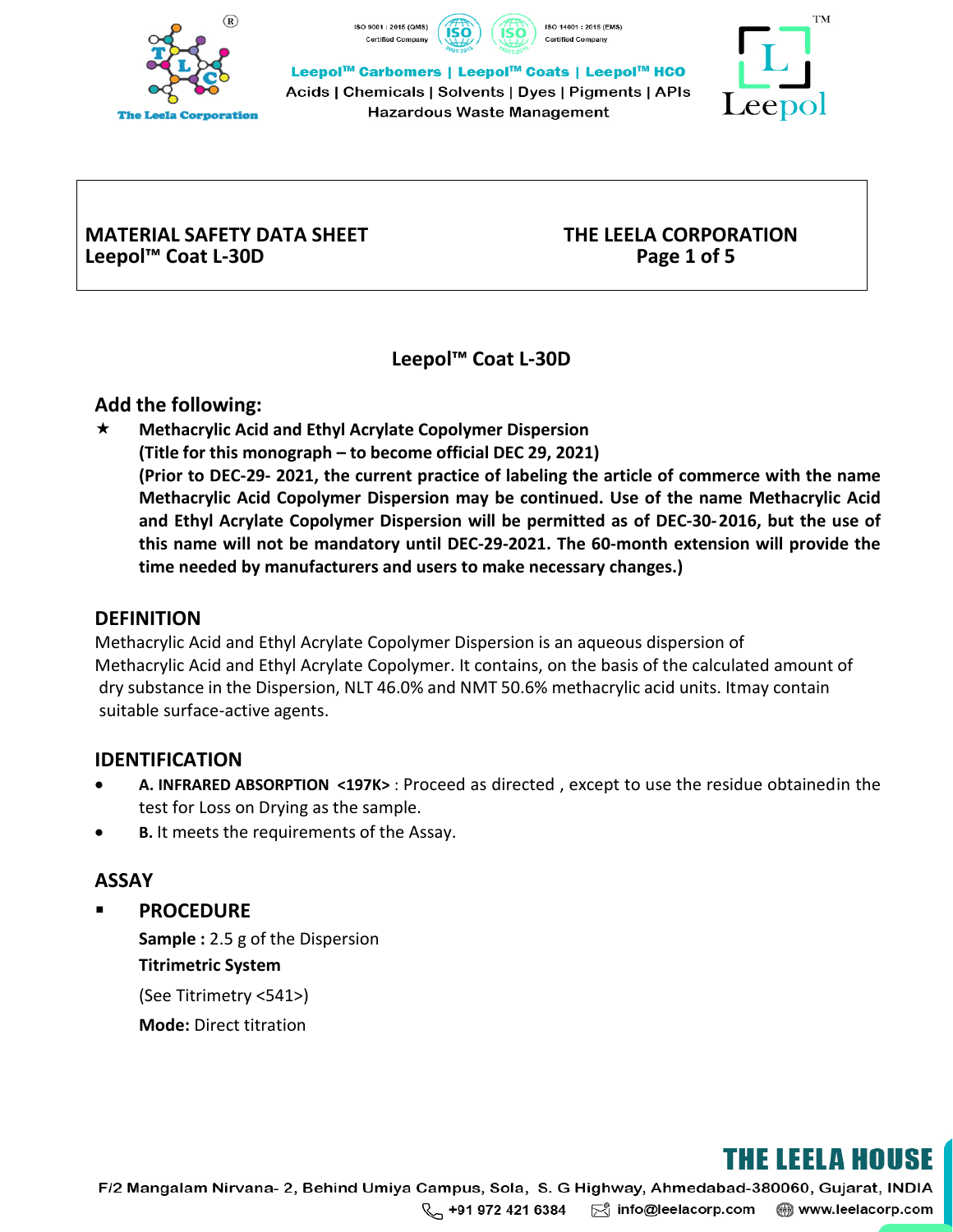

SO 9001: 2015 (QMS) Certified Company







**Titrant:** 0.1 N sodium hydroxide VS

### **Endpoint detection:** Potentiometric

**Analysis:** Dissolve the sample in 100 ml of neutralized acetone. Titrate the solution as directed in Titrimetric system. Each ml of 0.1 N sodium hydroxide is equivalent to 8.609mg of methacrylic acid units.

Calculate, on the dried basis, the percentage of methacylic acid units in the portion of Dispersion taken :

Result =  $[V \times N/W \times (100 - L)] \times 860.9$ 

V = Volume of titrant consumed (ml)

 $N =$  normality of the titrant

 $W =$  weight of Dispersion taken (g)

L = percentage of the Loss on Drying value for the Dispersion

**Acceptance criteria :** 46.0% - 50.6% based on the calculated amount of dry substance in the Dispersion.

### **IMPURITIES**

### **Inorganic Impurities**

- **RESIDUE ON IGNITION <281> :** Using mild heating conditions (e.g. , steam bath, sand bath)to avoid loss of material, evaporate the Dispersion to dryness prior to ignition: NMT 0.2% residue is obtained, calculated on the undried Dispersion basis.
- **HEAVY METALS, Method II <231> :** Using mild heating conditions (e.g. , steam bath, sand bath) to avoid loss of material, evaporate the Dispersion to dryness prior to wetting with sulfuric acid and ignition : the color of the solution from the test preparation is not darkerthan that of the solution from the standard preparation (20 ppm).

### **Organic Impurities**

### **LIMIT OF MONOMERS**

**Sodium perchlorate solution :** Dissolve 3.5 g of sodium perchlorate in 100 ml of water. This solution has a concentration of 0.25 M.

**Mobile phase :** Add phosphoric acid dropwise to water to obtain a solution having a pH of 2.0 Prepare a mixture of this acidified water and methanol (80:20), and degas.

**Standard solution** : Dissolve 0.01 g of methacrylic acid and 0.01 g of ethyl acrylate in 5 ml of butanol, and add methanol to make exactly 100 ml. Transfer 1.0 ml of this solution toa 100 ml volumetric flask, and dilute with methanol to volume. Mix 5.0 ml of this solution with 5.0 ml of sodium perchlorate solution, accurately measured. This solution contains about 0.5 µg/ml each of methacrylic acid ethyl acrylate.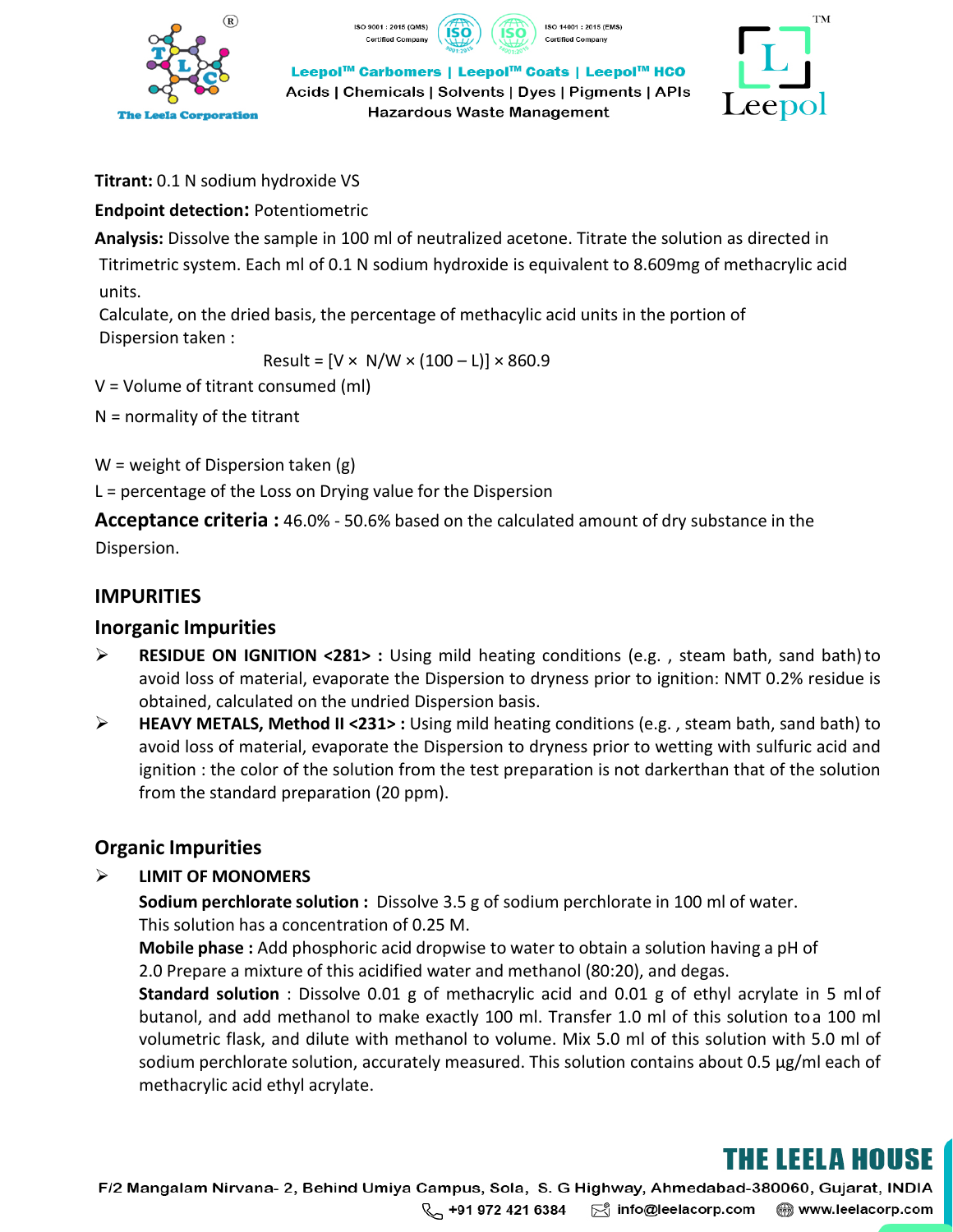







**Sample solution :** Transfer a quantity of Dispersion, equivalent to 3 g of solids on the driedbasis, to a 50-ml volumetric flask, dilute with methanol to volume, and mix. Add 5 ml of this solution dropwise while continuously stirring into a beaker that contains 5 ml of sodium perchlorate solution, accurately measured. Remove the precipitated polymer by centrifugation (e.g., NLT  $5000 \times g$  for NLT 5 min). Use the clear supernatant.

#### **Chromatographic system**

(See Chromatography <621> , System Suitability.) **Mode:** LC **Detector:** UV 202 nm **Column:** 4.0-mm × 12.5-cm; 7-µm packing L1 **Flow rate:** 2 ml/min **Injection size:** 20 µl **System suitability Sample:** Standard solution

[NOTE – The relative retention times for methacrylic acid ethyl acrylate are 1.0 and 2.6,respectively.]

#### **Suitability requirements**

**Resolution:** NLT 2.0 between methacrylic acid and ethyl acrylate

**Relative standard deviation:** NMT 5.0%, determined for each analyte

### **Analysis**

**Samples:** Standard solution and Sample solution

Calculate the percentage of each monomer in the solid portion of the Dispersion taken:

Result = (r U I r S)  $\times$  (C/W)  $\times$  V F  $\times$  D  $\times$  F 100

- r U = monomer ( methacrylic acid or ethyl acrylate ) peak response from the sample solution
- r S = monomer ( methacrylic acid or ethyl acrylate ) peak response from the Standard solution
- C= concentration of the monomer ( methacrylic acid or ethyl acrylate) in the Standard solution ( $\mu$ g/ml)
- W = solid weight of the Dispersion, calculated on the dried basis, taken to prepare the Sample solution (g)
- V F = final volume of the Sample solution, 10 ml
- $D =$  dilution factor for preparation of the sample solution, 10
- F = conversion factor,  $10^{-6}$  g/ $\mu$ g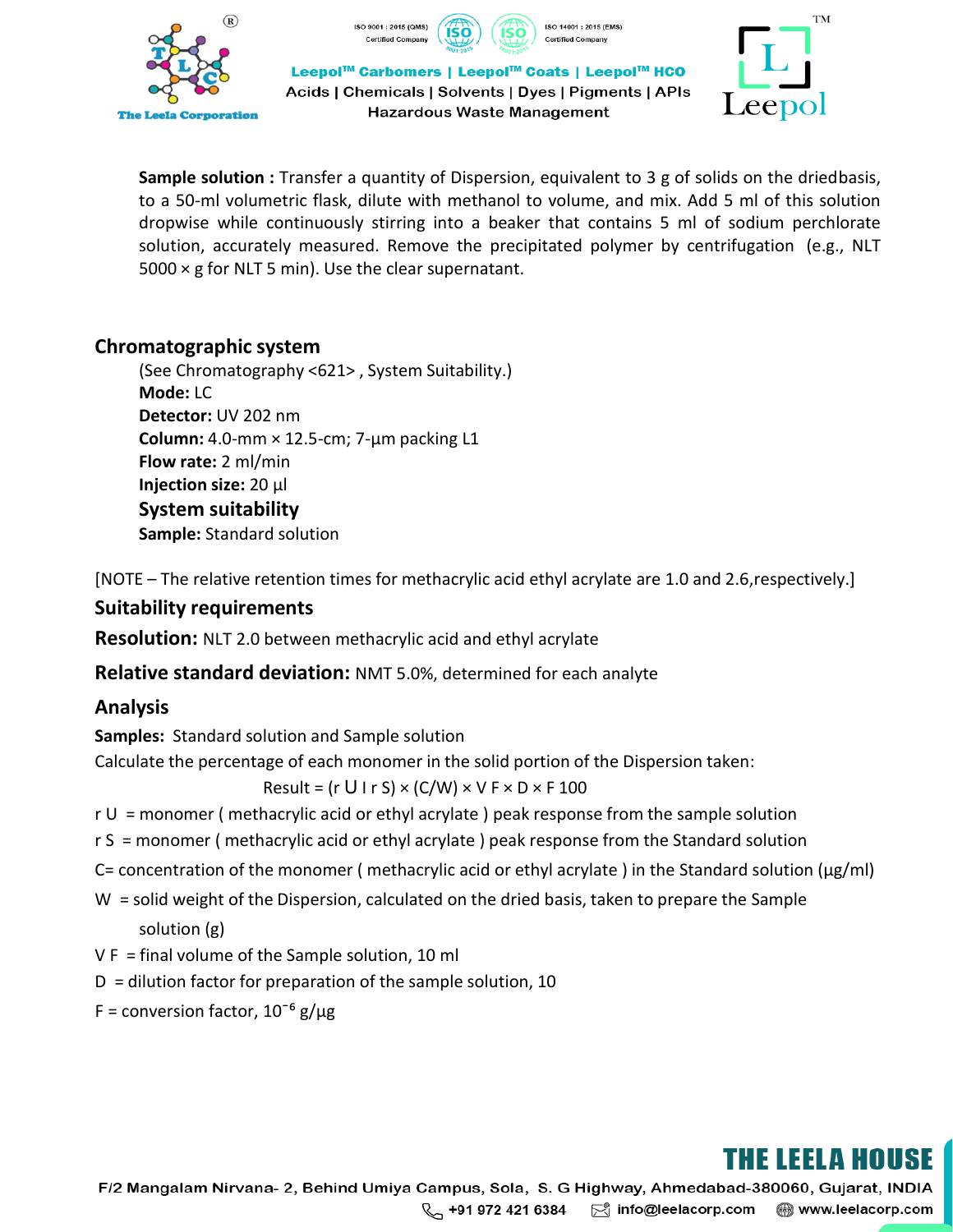







Leepol<sup>™</sup> Carbomers | Leepol<sup>™</sup> Coats | Leepol™ HCO Acids | Chemicals | Solvents | Dyes | Pigments | APIs Hazardous Waste Management

**Acceptance criteria:** NMT 0.01% of total monomers, based on the weight of the solid portion of the Dispersion taken

### **SPECIFIC TESTS**

- **COAGULUM CONTENT:** Weight a Stainless Steel sieve having 90-µm openings or a suitablesinglewoven wire cloth with a mesh width of 90  $\mu$ m, and filter 100 g of the Dispersion through it. [NOTE – Suitable single-woven wire cloth mesh meets the requirements set in ISO 9044.] Wash the sieve or the cloth with distilled water until a clear filtrate is obtained,and dry the sieve or the cloth to constant weight at 110° : the weight of the residue does not exceed 1000 mg (1%).
- **LOSS ON DRYING <731> :** Dry a sample at 110° for 6 h : it loses 68.5% 71.5% of its weight.
- **MICROBIOL ENUMERATION TESTS <61> and TESTS FOR SPECIFIED MICROORGANISMS <62> :** The total aerobic microbial count does not exceed 10³ cfu/g, and the total combined molds and yeasts count does not exceed 10² cfu/g.

#### **pH <791> :** 2.0-3.0

**ROTATIONAL RHEOMETER METHODS <912> :** Equip a suitable rotational viscometer with an adapter comprising a cylindrical spindle rotating within an accuratelymachined chamber (or tube). 1) Mix the Dispersion, pipet the volume of test specimen recommended by the instrument manufacturer into the chamber (or tube), and ensure that the temperature of the test specimen is at 20  $\pm$  0.1°. The shear rate under the test condition is NLT 1 s<sup>-1</sup> and NMT 100 s<sup>-1</sup>.2) Measure the apparent viscosity following theinstrument manufacturer's directions.

**Acceptance criteria:** The viscosity is between 2 and 15 mPa.s.

### **ADDITIONAL REQUIREMENTS**

- **PACKAGING AND STORAGE:** Preserve in tight containers. Store at controlled roomtemperature. Protect from freezing.
- **LANELING:** The label indicates the name and amount of any substance added as asurface-active agent.
- **USP REFERENCE STANDARDS** <11> USP Methacrylic Acid and Ethyl Acrylate Copolymer (1:1) RS (USP Methacrylic Acid Copolymer, Type C RS)
- $\star$  NF30